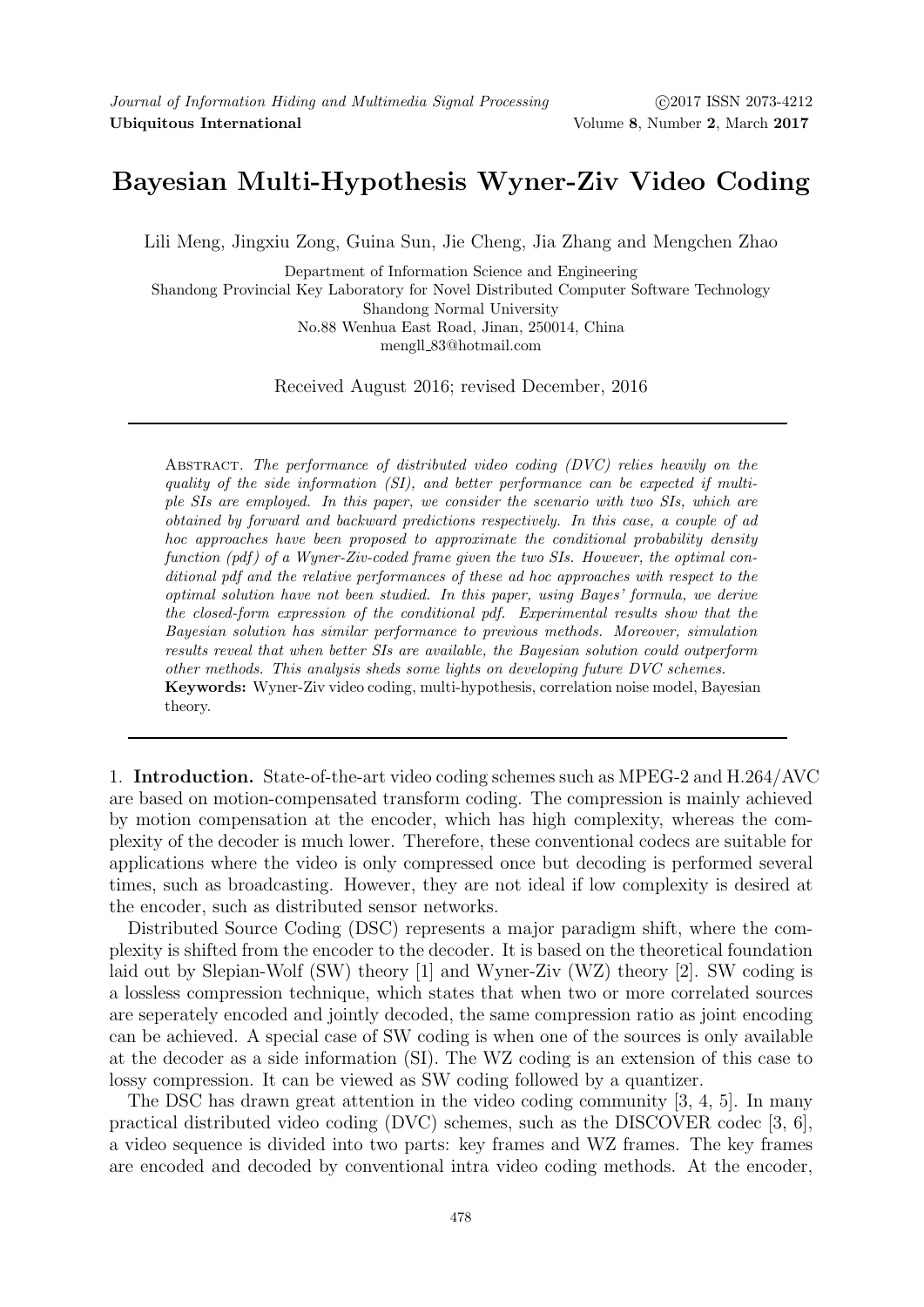the WZ frames are intra-encoded without using motion estimation, and parity bits are produced as the compressed bitstream. At the decoder, the WZ frames are inter-decoded by using both the parity bits and the SI produced from the decoded key frames. Therefore, the model of statistical correlation between WZ frame and SI is needed at the decoder. The model between WZ frame and SI can be expressed by  $Y = X + Z$ , where Y is the SI,  $X$  denotes the WZ frame and  $Z$  is the correlation noise. The correlation noise is usually assumed to have Laplacian distribution. As a result, the quality of the SI and the estimation of correlation noise determine the decoder efficiency.

The optimal reconstruction method using one SI is developed in [7]. In [8], it is suggested from the information theory perspective that the DSC coding efficiency can be improved by using multiple SIs, because they can reduce the conditional entropy of the source. In the typical setting of the DVC, two SIs for each WZ frame can be readily obtained from the neighboring key frames, using forward and backward motion estimation respectively. To take full advantage of multiple SIs, the conditional pdf given all the SIs is needed, whose closed-form expression is still unknown. In the past, some ad hoc approaches have been proposed to approximate the conditional pdf. In [7], the simple average of two individual conditional pdfs is used. In [9], a weighted average is proposed, and the weight is determined by the quality of the SI.

This paper sheds more lights on the conditional pdf and its impact to the performance of the system. First, using Bayes' formula, we show that the closed-form expression of the conditional pdf can be obtained. Experimental results show that the Bayesian solution has comparable performance to the method in [9]. Moreover, simulation results reveal that when better SIs are available, the Bayesian solution could potentially outperform other methods.

The outline of the paper is as follows. Sec. 2 overviews our proposed DVC framework. Sec. 3 derives the Bayesian conditional pdf. Experiment and simulation results are given in Sec. 4, and Sec. 5 summarizes the paper.

2. Overview of the Proposed System. Our DVC architecture is similar to the DIS-COVER system [3] and is depicted in Fig. 1. The video frames are first split into key frames (I frames) and Wyner-Ziv frames (WZ frames). In this paper, we only consider the case with one WZ frame between two key frames.

The key frames are encoded and decoded by H.264 Intra codec, whereas the WZ frames are encoded independently and decoded by WZ decoder, with the help of the SIs generated from the decoded key frames.

The WZ frame is first transformed by  $4 \times 4$  DCT, followed by scalar quantization (SQ). The quantization matrix in [3] is adopted. After that, the bit planes of the quantized coefficients are transmitted to the Low-Density-Parity-Check-Accumulate (LDPCA) encoder [10], which computes the parity bits and transmits them to the decoder adaptively according to the request of the LDPCA decoder.

At the decoder, after decoding the key frames, the two SIs required by the decoding of WZ frames are obtained from forward prediction  $(SI_f)$  and backward prediction  $(SI_b)$ , using the decoded key frames. The generation of the two SIs is illustrated in Fig. 2. The two SIs are then transformed by DCT, and the conditional pdf  $Pr(x|y_1, y_2)$  is obtained, which will be used in the final reconstruction, as will be described in Sec. 3.

To improve the accuracy of the correlation noise model, the classification method in [11] is used, where all the coefficients in each DCT subband in a frame is divided into several groups, based on the residual energy between the two SIs. Each group uses its own Laplacian parameter.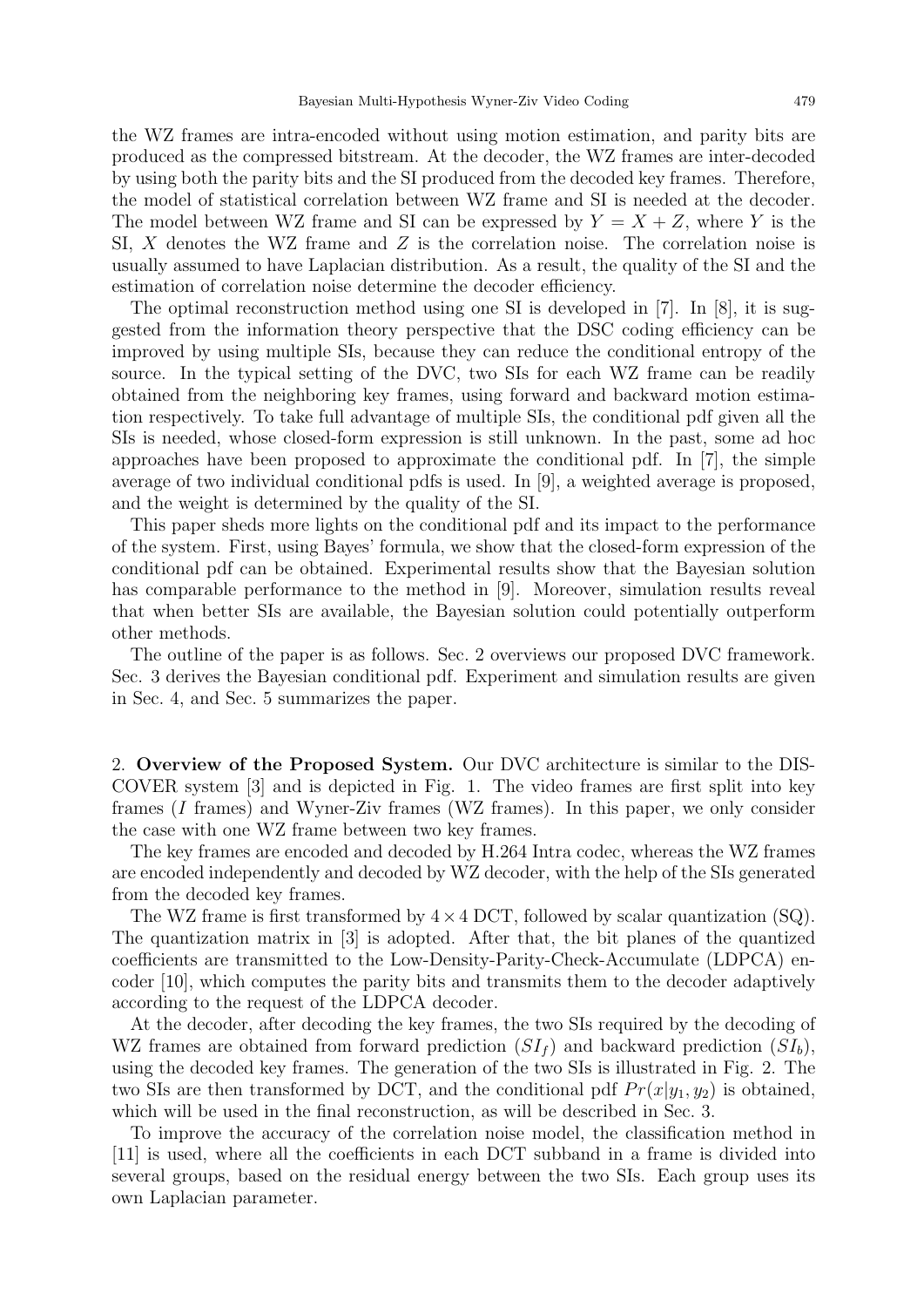

Figure 1. Proposed DVC Scheme.

The LDPCA decoder uses the belief propagation algorithm to decode the WZ frame from the received parity bits, the already decoded higher bit-planes and the conditional pdf. At the beginning, only a small portion of the parity bits is transmitted to the LDPCA decoder. If the decoding fails, more parity bits will be requested by the feedback channel until the decoded result is satisfactory.

After the LDPCA decoder, we know the quantized DCT coefficients of the WZ frames, which specify the ranges of the unquantized coefficients. A final reconstruction step is then applied to find the best estimate of the unquantized coefficients in this range, given the knowledge of the two SIs and the corresponding correlation noise parameters. This will be explained in Sec. 3. Finally, the decoded WZ frames are obtained by IDCT.

## 3. The Bayesian Conditional pdf and the correlation model.

3.1. Bayesian conditional pdf. For each DCT coefficient  $x$  in the WZ frame, after the LDPCA decoder, we know that its value is in the range of  $[z_i, z_{i+1}]$ . With the additional knowledge of the two SIs  $y_1$  and  $y_2$ , the optimal reconstruction of x is proposed by [7]. The optimal reconstruction of  $x$  using minimum mean-squared error (MMSE) is expressed as follows.

$$
\hat{x}_{opt} = E[x|x \in [z_i, z_{i+1}], y_1, y_2] = \frac{\int_{z_i}^{z_{i+1}} x f_{X|y_1, y_2}(x) dx}{\int_{z_i}^{z_{i+1}} f_{X|y_1, y_2}(x) dx}.
$$
\n(1)

As a result, we need to find the expression of the conditional pdf  $f(X|y_1, y_2)$ . Some ad hoc solutions have been proposed to approximate it. In [7], it is simply assumed that

$$
f_{X|y_1,y_2}(x) \approx \frac{1}{2}(f_{X|y_1}(x) + f_{X|y_2}(x)),
$$
\n(2)

where  $f_{X|y_i}(x)$  is given by the following Laplacian model.

$$
f_{X|y_i}(x) = \frac{\alpha_i}{2} e^{-\alpha_i |x - y_i|}, \ \ i = 1, 2. \tag{3}
$$

The Laplacian parameter  $\alpha_i$  can be estimated from the variance  $\sigma_i^2$  of the side information  $Y_i$  by  $\alpha_i^2 = 2/\sigma_i^2$ .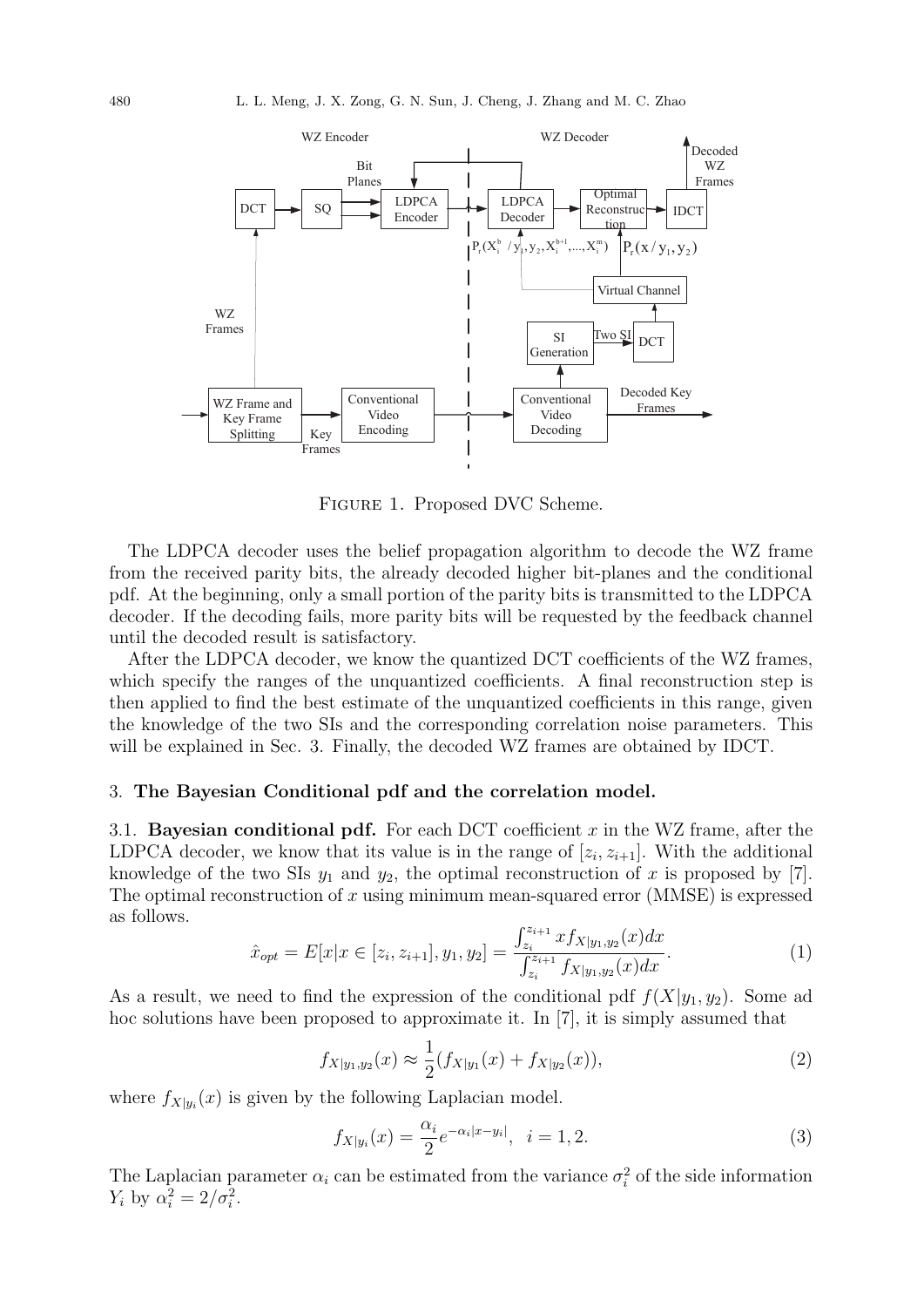

FIGURE 2. The generation of multiple SIs using forward and backward predictions.

In [9], the following improved weighted average is proposed.

$$
f_{X|y_1,y_2}(x) \approx w_1 f_{X|y_1}(x) + w_2 f_{X|y_2}(x), \tag{4}
$$

where

$$
w_i = \frac{\alpha_i^2}{\alpha_1^2 + \alpha_2^2}.\tag{5}
$$

The motivation is to assign more weights to  $f_{X|y_i}(x)$  if  $Y_i$  is more accurate.

Clearly, Eq. (2) is a special case of Eq. (4). However, both are approximations of the conditional pdf  $f_{X|y_1,y_2}(x)$ . In the following, we will derive a closed-form expression of  $f_{X|y_1,y_2}(x)$  directly.

By Bayes' formula,  $f_{X|y_1,y_2}(x)$  can be written as (for simplicity, we drop the subscript of the pdf)

$$
f(x|y_1, y_2) = \frac{f(x, y_1, y_2)}{f(y_1, y_2)} = \frac{f(y_1, y_2|x)f(x)}{f(y_1, y_2)}.
$$
\n(6)

As usual, we assume  $y_i = x + e_i$ , where  $e_i$  has zero-mean Laplacian distribution. We also assume that given x,  $e_1$  and  $e_2$  are independent. Therefore, we have  $f(y_1, y_2|x) =$  $f(y_1|x)f(y_2|x)$ . Invoking the Bayes' formula again, the conditional pdf  $f_{X|y_1,y_2}(x)$  can be converted into

$$
f(x|y_1, y_2) = \frac{f(x|y_1)f(x|y_2)f(y_1)f(y_2)}{f(x)f(y_1, y_2)}.
$$
\n(7)

Plugging this into Eq. (1), the terms  $f(y_1)$ ,  $f(y_2)$ , and  $f(y_1, y_2)$  can be canceled, and the optimal reconstruction of  $x$  becomes

$$
\hat{x}_{opt} = \frac{\int_{z_i}^{z_{i+1}} x \frac{f_{X|y_1}(x) f_{X|y_2}(x)}{f(x)} dx}{\int_{z_i}^{z_{i+1}} \frac{f_{X|y_1}(x) f_{X|y_2}(x)}{f(x)} dx}.
$$
\n(8)

Note that this solution needs  $f(x)$ , which can be estimated by the bidirectional motion estimation-based SI  $(Y_0)$  which is better than forward prediction SI  $(y_1)$  and Backward prediction SI  $(y_2)$ . Our experiments show that the result is not sensitive to  $f(x)$ , so we can also model it by a Laplacian distribution with parameter  $\alpha$ . As a result, the above equation can be expressed as follows:

$$
\hat{x}_{opt} = \frac{\int_{z_i}^{z_{i+1}} x^{\frac{\alpha_1}{2}e^{-\alpha_1|x-y_1|\frac{\alpha_2}{2}e^{-\alpha_2|x-y_2|}} dx}{\int_{z_i}^{z_{i+1}} \frac{\frac{\alpha_1}{2}e^{-\alpha_1|x-y_1|\frac{\alpha_2}{2}e^{-\alpha_2|x-y_2|}} dx}{\frac{\frac{\alpha_2}{2}e^{-\alpha_1|x-y_1|}}{\frac{\alpha_2}{2}e^{-\alpha_2|x-y_2|}} dx}
$$
\n
$$
= \frac{\int_{z_i}^{z_{i+1}} x e^{-\alpha_1|x-y_1|-\alpha_2|x-y_2|+\alpha|x|} dx}{\int_{z_i}^{z_{i+1}} e^{-\alpha_1|x-y_1|-\alpha_2|x-y_2|+\alpha|x|} dx}.
$$
\n(9)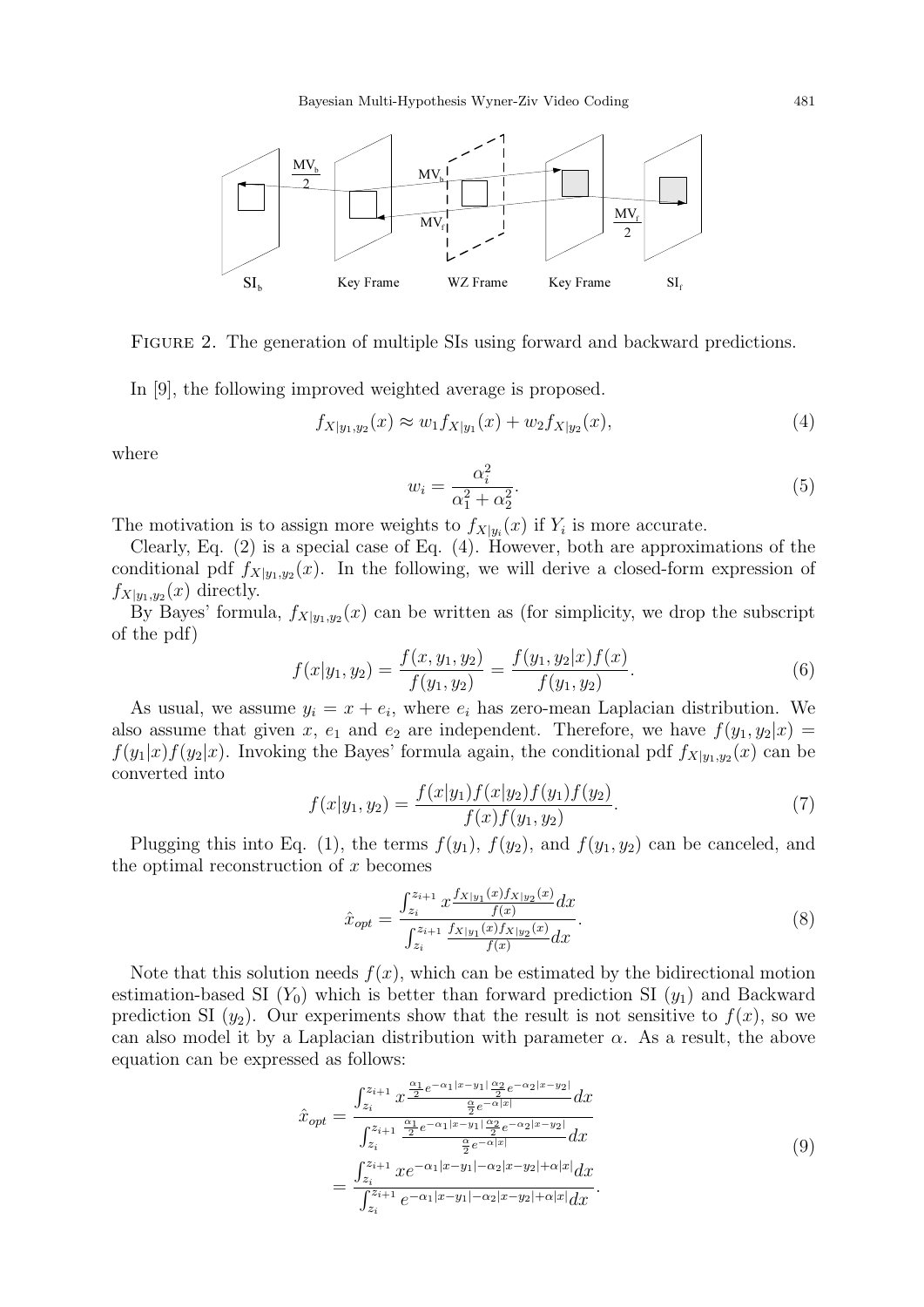3.2. Classified Correlation Noise Model. As shown in [11], classifying the data into different groups and obtaining different Lapacian parameters in different groups can improve the R-D performance of the DVC system. This method is adopted in this paper.

In this process, the  $\alpha_1$  and  $\alpha_2$  can be founded in the different classified tables of the correlation noise parameter according to the accuracy of the SIs. The training data for  $\alpha_1$  and  $\alpha_2$  are obtained from four sequences news, coastguard, carphone and highway offline, as in [11]. The tables of  $\alpha_1$  and  $\alpha_2$  are calculated by the residual frame between the original WZ frame and the corresponding SIs. However, the thresholds which are used to decide the class of each coefficient are obtained by the residual frame between  $Y_0$  and the corresponding SI. In this paper, the coefficients of residual frame are classified in to 8 groups which almost have the same number of elements. For every group, we can get the corresponding  $\alpha_1$  and  $\alpha_2$ . Because the thresholds will be used in the decoding and only  $Y_0$  and the corresponding SI are available at the decoder. The residual frames which are used to achieve the correlation noise parameters  $(\alpha_1$  and  $\alpha_2)$  can be gained by the following formulas:

$$
R_i(x, y) = WZ(x, y) - Y_i(x, y), \quad i = 1, 2.
$$
\n(10)

The residual energy which is used to decide the class of the  $\alpha_1$  and  $\alpha_2$  is given by

$$
E_i(x,y) = \frac{1}{M*N} \sum_{x=1}^{M} \sum_{y=1}^{N} [Y_i(x,y) - Y_0(x,y)]^2, i = 1,2,
$$
\n(11)

where M and N represent the block size. In this paper,  $M = 4$  and  $N = 4$ .

The threshold values are based on the residual energy. In addition, there are differentquality SIs (including  $Y_1, Y_2$  and  $Y_0$ ) for different QP. So, we choose different thresholds for different QPs and different SIs. For example, when  $QP = 24$ , the thresholds for  $Y_1$ and  $Y_2$  are

$$
[0,0.0130,0.0521,0.2005,0.7204,3.3979,65.2484],[0,0.0131,0.0528,0.2031,0.7294,3.3965,62.9480].
$$
\n(12)

4. Experiment and Simulation Results. In this section, we compare the performances of H.264 intra mode, DISCOVER [6], our DVC scheme using two types of SIs, namely, two SIs with the weighted pdf in Eq. (4) [9] and the Bayesian pdf derived in this paper. The test video sequences are foreman (with the Siemens logo). The resolution is qcif and the frame rate is 15 fps.

Fig. 3 shows the rate-distortion performance for the sequence foreman. The key frames are encoded by H.264 intra mode, and the corresponding QPs for different rate-distortion points are obtained from [6].

The results show that the performance of multi-hypothesis Wyner-Ziv video coding proposed in this paper is more efficient than H.264 Intra mode and DISCOVER. The result of one-SI version of our scheme is better than DISCOVER. The reason is different binary codec is exploited. The complement is used to be the binary codec of the index and corresponding Gray code is used in the LDPCA encoder. If using general binary codec and corresponding Gray code in our scheme, the result using one SI will be similar with DISCOVER. The corresponding results are given in Fig. 4.

From Fig. 3, we can see that the method with the weighted average of the individual conditional pdf as in (4) have slightly better performance than the Bayesian pdf. One possible reason is that  $f(x)$  is not estimated accurately enough. This will be our future work.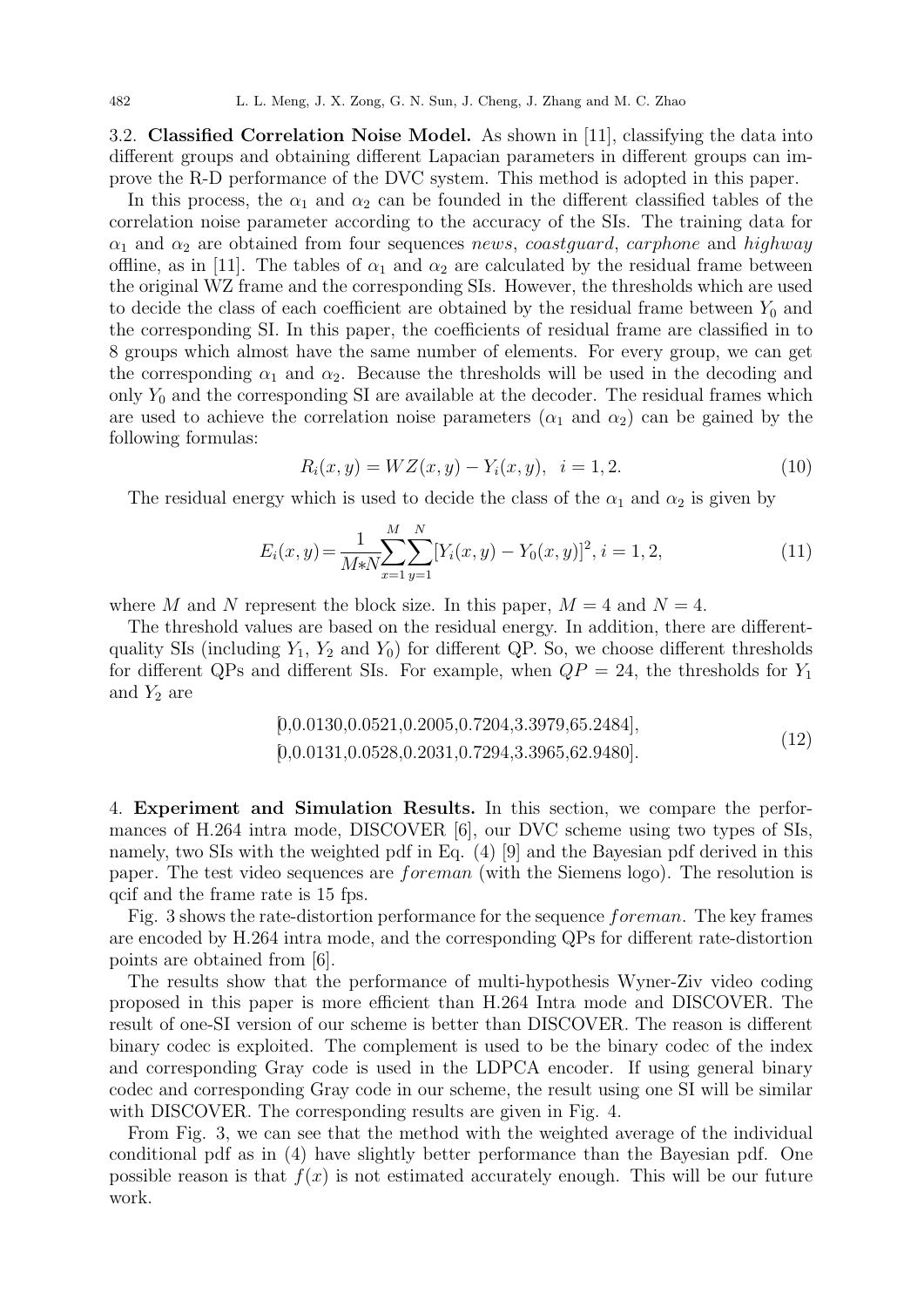

Figure 3. Rate-Distortion results for Foreman.



FIGURE 4. Rate-Distortion results using different binary codec.

Next, we study the impacts to different schemes when better SIs are available. To simulate SIs of different qualities, we scale the previous SIs as follows:

$$
e_i = y_i - x,
$$
  
\n
$$
y'_i = x + s * e_i,
$$
\n(13)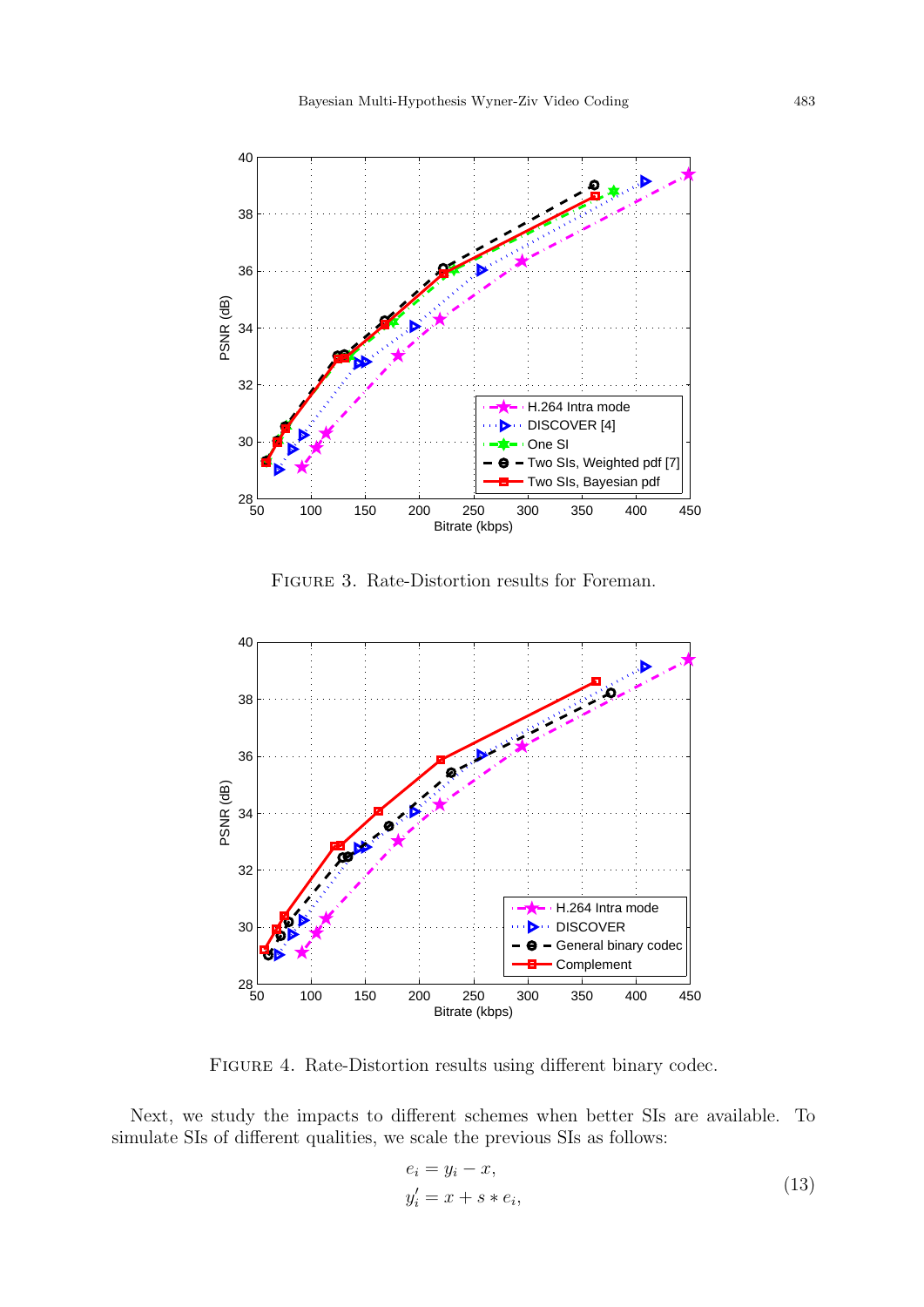

Figure 5. Rate-Distortion results using different-quality SI for Foreman.



FIGURE 6. Rate-Distortion results using different-quality SI for Mother.

where the scaling factor s controls the quality of the new SI. When  $s = 1$ , it becomes the SI obtained using forward or backward motion estimation.

Fig. 5 and Fig. 6 show the results of different methods with different scalaing factors s. The test sequence are foreman and mother. At the decoder, we can only get the real SIs  $(s = 1)$ . Therefore, only average PSNR of WZ frames at different bit rates are